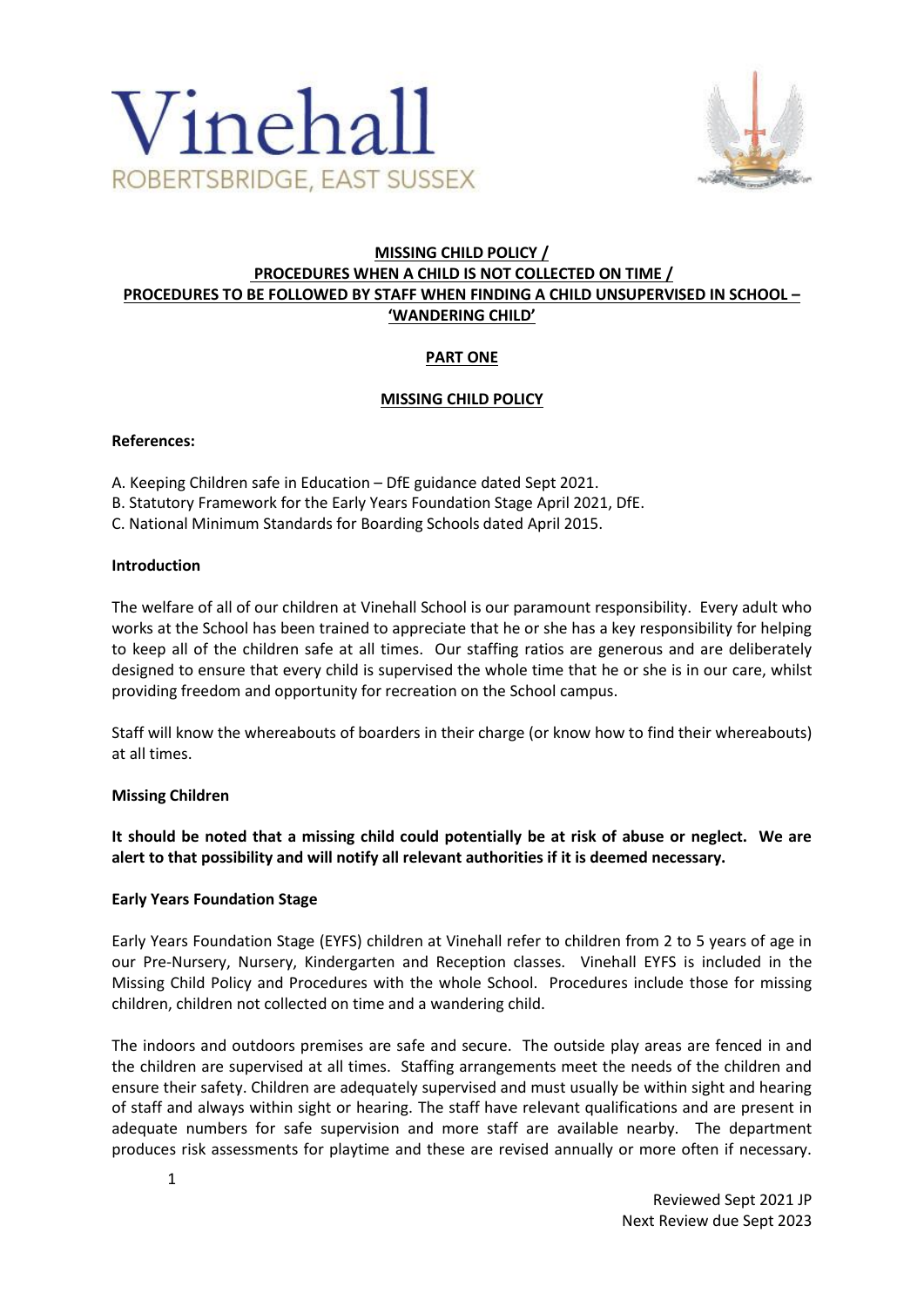Duty staff have appropriate induction on supervision and also talk to the children to remind them of our playtime rules, see Pre-Prep and Early Years Rules.

No unauthorised person must be able to enter the Pre-Prep premises and steps are taken to prevent intruders entering the premises. There are security systems in place such as keypads on external doors and there are signing in/out procedures and name badges for visitors. Any staff, parent or child arriving and departing outside the usual times is recorded in a separate signing in/out book. Parents have additional information regarding security in the Handbook for Parents. The children are only released into the care of individuals named by the parents. Except where there is reasonable excuse, written permission from parents is requested where children are to be picked up by another adult.

Children do not leave the premises unsupervised, for example music and gym staff from the Prep School, collect from and return children to their Pre-Prep teacher when giving individual lessons. In the event that a child is missing, EYFS staff follow the guidance given in the whole school Missing Child Policy, see 'actions to be followed by staff' both at school and on an outing (as appropriate). For children not collected on time and for a wandering child, see the procedures stated in the whole school policy. Also see Pre-Prep and Early Years Daily Times.

In addition to whole school Inset training and Pre-Prep meetings, the EYFS staff have separate meetings to review, monitor and evaluate EYFS practices and the findings inform the department Self Evaluation Form (SEF) and action planning.

The enhanced supervisory arrangements for outings involving our youngest children are set out in our School Trips Policy, which is available to parents on request from the School office. We review these policies regularly (at least once a year) in order to satisfy ourselves that they are robust and effective. All new staff receive a thorough induction into the importance of effective supervision of very young children*.*

## **Actions to be followed by Staff if a Child Goes Missing**

Our procedures are designed to ensure that a missing child is found and returned to effective supervision as soon as possible. If a child was found to be missing, we would carry out the following actions (with a record kept of each action):

- Inform the Headmaster or Deputy Head, or the Head of the Pre-Prep Department (for KS1 and EYFS children) and other members of SMT on site. Additionally, if the missing child is a Boarder, the House Parent must also be informed.
- Check the register in order to ensure that all the other children were present.
- Check the pupil records of the missing child for any relevant details that might have a bearing on the situation (e.g. any court orders in place against either parent, the medical condition of the child, etc.)
- The secretaries/matron and housemistress should check the signing out book for day children and boarders.
- Ask adults including Housemistress (for boarders), Matron, form teacher, recent teacher, Music School, Dispensary and Sports Department.
- Ask the children in the missing child's class, calmly, if they can tell us when they last remember seeing the child and whether the child was happy or unhappy.
- Occupy all of the other children in their classroom as normal.
- At the same time, arrange for as many staff as possible to carry out a thorough search, both inside and out, carefully checking all spaces, including cupboards and washrooms where a child might hide. Changing rooms and dormitories should be checked and staff should be sent into the grounds. The grounds staff should be asked to assist.

2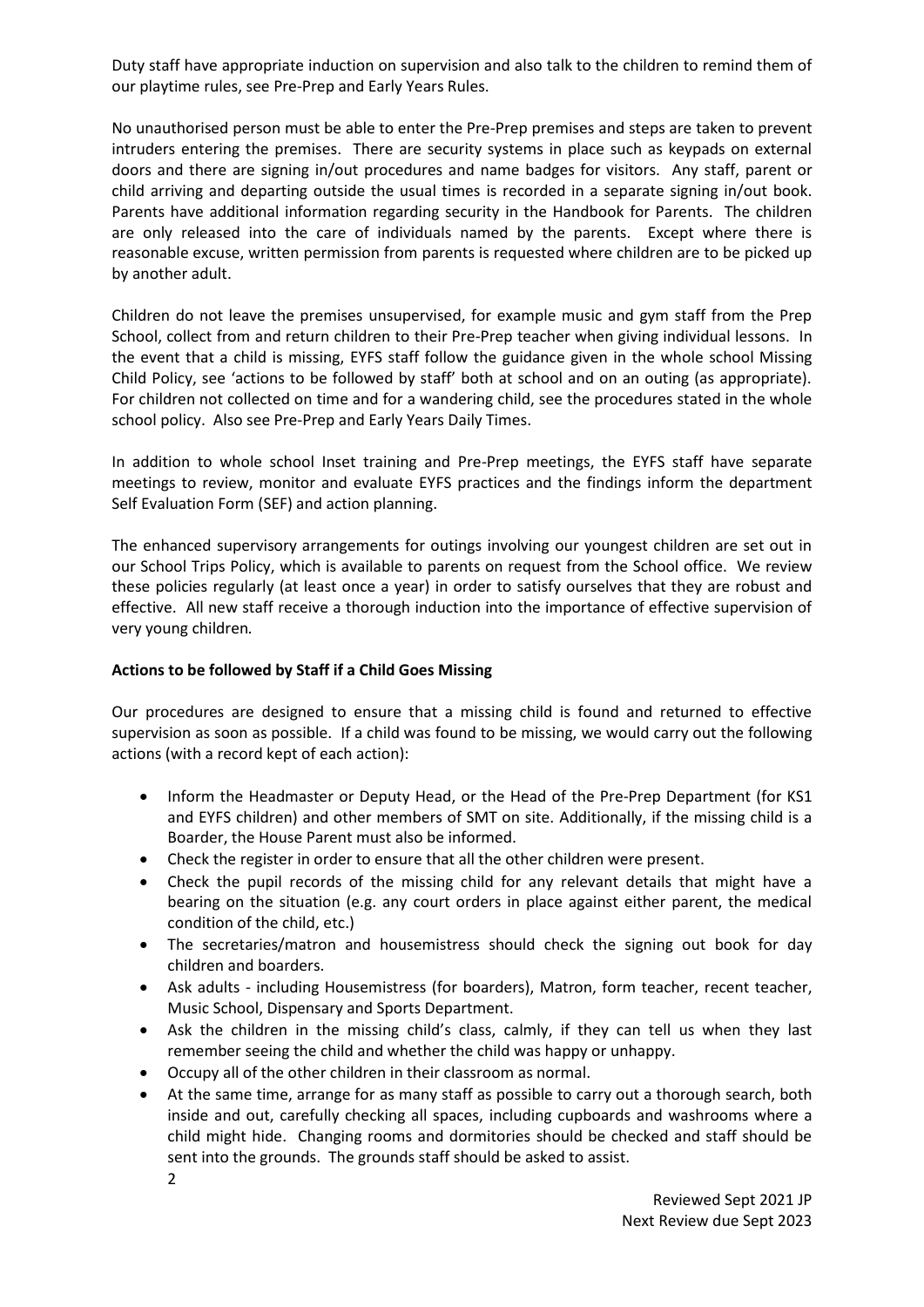- Ensure that searchers are equipped with mobile phones.
- Note the names of those involved in the search.
- A fire drill might be held to ensure that he/she is not on the site.

If the child is still missing after half an hour, the following steps would be taken:

- The Headmaster, Deputy Head (or Head of Pre-Prep Department if KS1 or EYFS child) will ring the child's parents and explain what has happened, and what steps have been set in motion. They may ask them to come to the School at once, or delay until further information has come to light.
- The Headmaster / DSL will notify the Police and take advice.
- The Headmaster will arrange for staff to further search the rest of the School premises and grounds.
- If the child's home is within walking distance, a member of staff would set out on foot or in a car, to attempt to catch up with him/her and staff will drive along the main roads to check.
- As DSL, the Headmaster would inform the Local Children Safeguarding Board.
- The School would cooperate fully with any Police investigation and any safeguarding investigation by Social Care.
- If the child remains missing, the School would inform:
	- o The Chairman of Governors
	- o The School's insurers
- If the child is injured, a report would be made under RIDDOR to the HSE.

A full record of all activities taken up to the stage at which the child was found would be made for the incident report. Witnesses would be interviewed and asked to provide written statements. If appropriate, procedures would be adjusted.

### **Boarders**

All actions recorded in this policy also apply to a missing Boarder. Additionally, all boarders are made aware that it is a School rule that they must inform a member of the Boarding Staff where they are going, if they are not going to be supervised at all times by a Vinehall staff member.

If a Boarder goes missing, all areas of the School would be searched and the outside bell would be sounded. Boarders are made aware that this signal means everyone should return to the Boarding House to facilitate a roll call. A subsequent search would be co-ordinated through the use of mobile phones by all staff involved.

## **Actions to be followed by Staff if a Child goes missing on an Outing**

- An immediate head count would be carried out in order to ensure that all the other children were present.
- An adult would search the immediate vicinity.
- One adult would retrace steps to the last place where the child was seen, the remaining children staying in one place with the other staff.
- Inform the Headmaster by mobile phone.
- If the child was not located, the remaining children would be taken back to school, or arrangements would be made with the School.
- Ask the Headmaster, Deputy Head or Head of Pre-Prep Dept (for KS1 or EYFS child) to ring the child's parents and explain what has happened, and what steps have been set in motion. Discuss with them whether they should come to the location or wait at the School.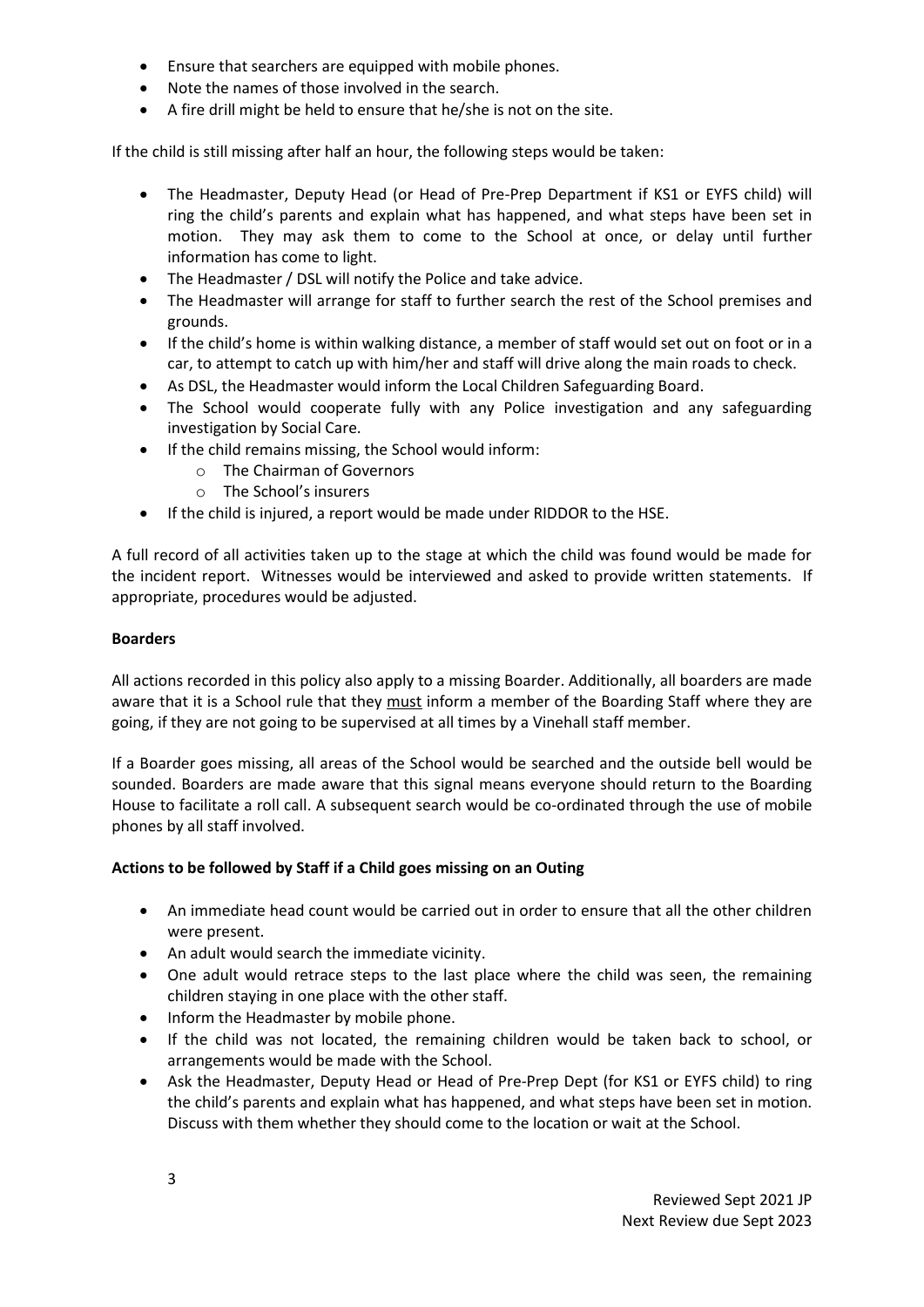- Contact the venue manager and arrange a search if in a building or on a site such as a garden / castle etc.
- Contact the Police.
- As DSL, the Headmaster would inform the Local Children Safeguarding Board.
- The School would cooperate fully with any Police investigation and any safeguarding investigation by Social Care.
- If the child was not quickly found the School would inform:
	- o The Chairman of Governors
	- o The School's insurers
- If the child is injured, a report would be made under RIDDOR to the HSE.

A full record of all activities taken up to the stage at which the child was found would be made for the incident report. If appropriate, procedures would be adjusted.

## **Actions to be followed by Staff once the Child is found**

- The Headmaster / Deputy Head and /or Head of Pre-Prep Dept. (for KS1 and EYFS children) will contact the parents and any emergency services involved.
- Talk to, take care of and, if necessary, comfort the child. Counselling may be necessary and it may be best for the child to remain in the dispensary or to go home.
- Speak to the other children to ensure they understand why they should not leave the premises/separate from a group on an outing.
- Inform all staff involved in the search that the child has been found.
- The Headmaster and/or Head of Pre-Prep Dept. (for KS1 and EYFS children) will speak to the parents to discuss events and give an account of the incident.
- The Headmaster will promise a full investigation (if appropriate involving Social Services/ Local Children Safeguarding Board).
- Media queries should be referred to the Headmaster (see Crisis Management Procedures).
- The investigation should involve all concerned providing written statements.
- The report should be detailed covering: time, place, numbers of staff and children, when the child was last seen, what appears to have happened, [the purpose of the outing], the length of time that the child was missing and how s/he appears to have gone missing, lessons for the future.

#### **PART TWO**

## **PROCEDURES TO BE FOLLOWED BY STAFF WHEN A CHILD IS NOT COLLECTED ON TIME**

If a child is not collected within half an hour of the agreed collection time, we will call the contact numbers for the parent or carers. If there is no answer, the School office or member of staff will begin to call the emergency numbers for this child.

During this time, the child will be safely looked after.

If there is no response from the parents' or carers' contact numbers or the emergency numbers within a 3 hour period, or when the School is closing (for example at an exeat or for a holiday), the Headmaster will:

- make emergency arrangements for the child (either staying at school, if the School is open or arranging for other care, perhaps with friends) and
- check with the Police in order that they may visit the child's house.

We will make a full written report of the incident.